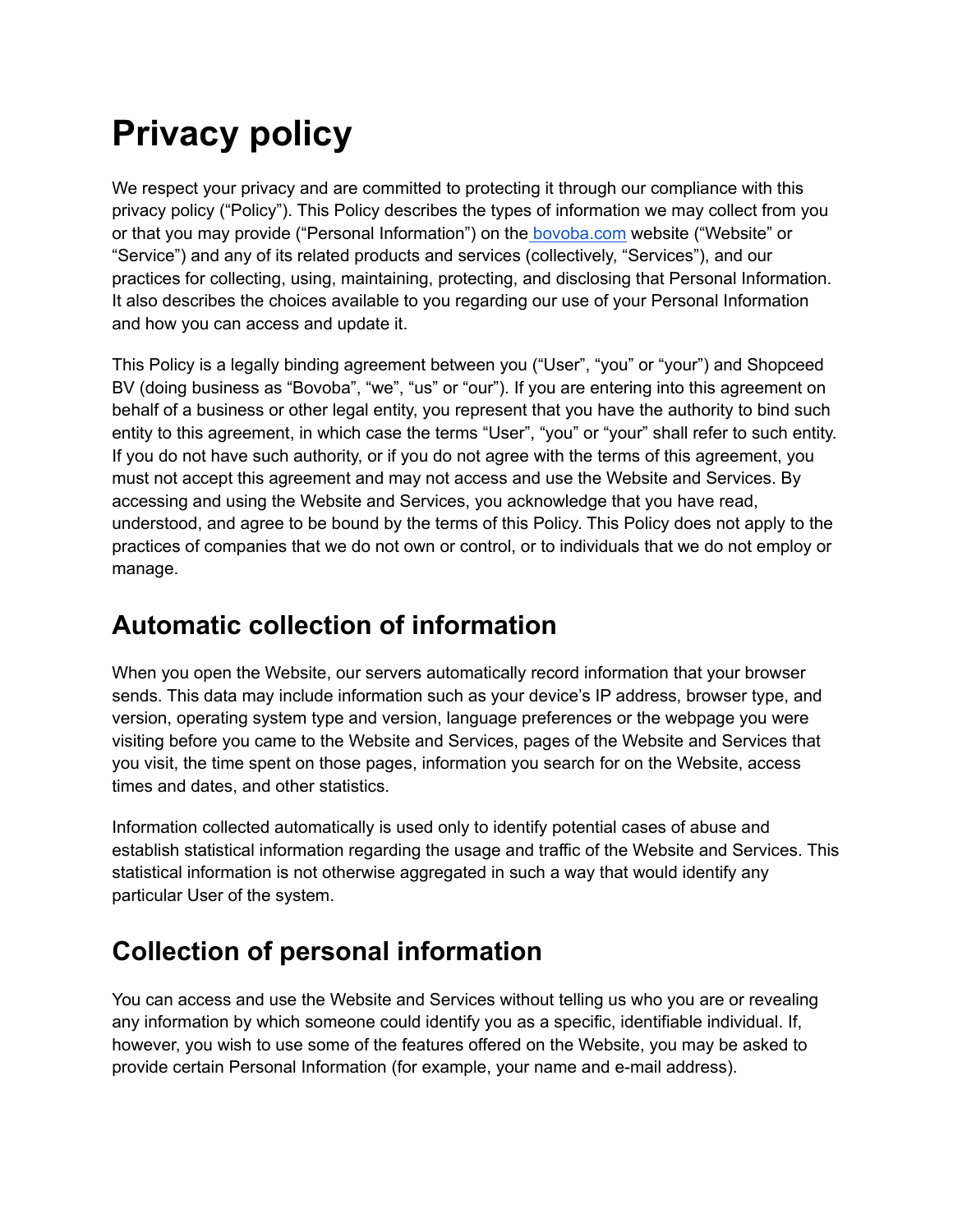We receive and store any information you knowingly provide to us when you create an account, make a purchase, or fill any forms on the Website. When required, this information may include the following:

- Account details (such as user name, unique user ID, password, etc)
- Contact information (such as email address, phone number, etc)
- Basic personal information (such as name, country of residence, etc)
- Payment information (such as credit card details, bank details, etc)
- Geolocation data of your device (such as latitude and longitude)
- Any other materials you willingly submit to us (such as articles, images, feedback, etc)

You can choose not to provide us with your Personal Information, but then you may not be able to take advantage of some of the features on the Website. Users who are uncertain about what information is mandatory are welcome to contact us.

#### **Privacy of children**

We do not knowingly collect any Personal Information from children under the age of 13. If you are under the age of 13, please do not submit any Personal Information through the Website and Services. If you have reason to believe that a child under the age of 13 has provided Personal Information to us through the Website and Services, please contact us to request that we delete that child's Personal Information from our Services.

We encourage parents and legal guardians to monitor their children's Internet usage and to help enforce this Policy by instructing their children never to provide Personal Information through the Website and Services without their permission. We also ask that all parents and legal guardians overseeing the care of children take the necessary precautions to ensure that their children are instructed to never give out Personal Information when online without their permission.

#### **Use and processing of collected information**

We act as a data controller and a data processor in terms of the GDPR when handling Personal Information, unless we have entered into a data processing agreement with you in which case you would be the data controller and we would be the data processor.

Our role may also differ depending on the specific situation involving Personal Information. We act in the capacity of a data controller when we ask you to submit your Personal Information that is necessary to ensure your access and use of the Website and Services. In such instances, we are a data controller because we determine the purposes and means of the processing of Personal Information and we comply with data controllers' obligations set forth in the GDPR.

We act in the capacity of a data processor in situations when you submit Personal Information through the Website and Services. We do not own, control, or make decisions about the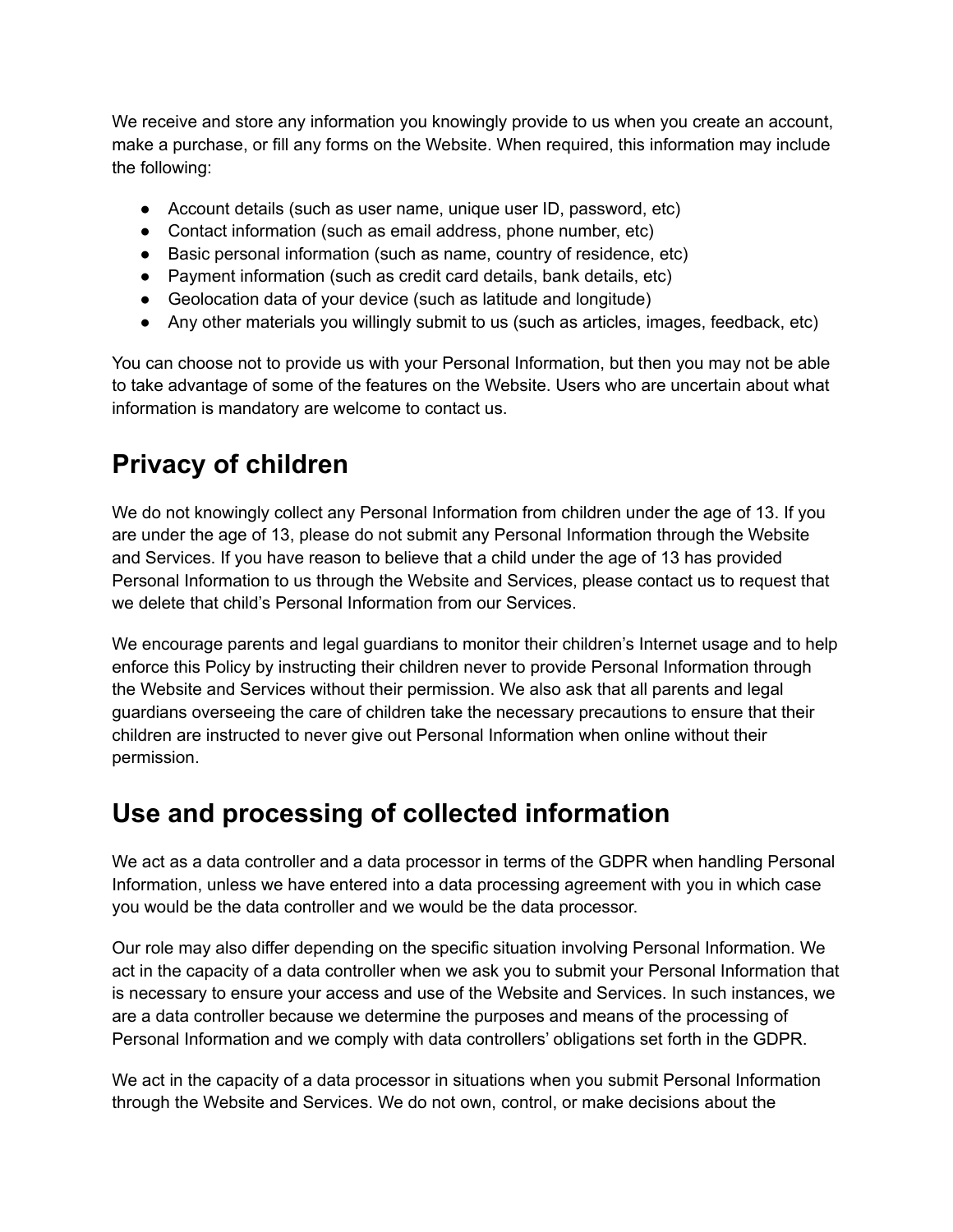submitted Personal Information, and such Personal Information is processed only in accordance with your instructions. In such instances, the User providing Personal Information acts as a data controller in terms of the GDPR.

In order to make the Website and Services available to you, or to meet a legal obligation, we may need to collect and use certain Personal Information. If you do not provide the information that we request, we may not be able to provide you with the requested products or services. Any of the information we collect from you may be used for the following purposes:

- Create and manage user accounts
- Deliver products or services
- Improve products and services
- Send marketing and promotional communications
- Request user feedback
- Improve user experience
- Post customer testimonials
- Deliver targeted advertising
- Enforce terms and conditions and policies
- Protect from abuse and malicious users
- Respond to legal requests and prevent harm
- Run and operate the Website and Services

Processing your Personal Information depends on how you interact with the Website and Services, where you are located in the world and if one of the following applies: (i) you have given your consent for one or more specific purposes; this, however, does not apply, whenever the processing of Personal Information is subject to California Consumer Privacy Act or European data protection law; (ii) provision of information is necessary for the performance of an agreement with you and/or for any pre-contractual obligations thereof; (iii) processing is necessary for compliance with a legal obligation to which you are subject; (iv) processing is related to a task that is carried out in the public interest or in the exercise of official authority vested in us; (v) processing is necessary for the purposes of the legitimate interests pursued by us or by a third party. We may also combine or aggregate some of your Personal Information in order to better serve you and to improve and update our Website and Services.

We rely on the following legal bases as defined in the GDPR upon which we collect and process your Personal Information:

● User's consent

Note that under some legislations we may be allowed to process information until you object to such processing by opting out, without having to rely on consent or any other of the legal bases above. In any case, we will be happy to clarify the specific legal basis that applies to the processing, and in particular whether the provision of Personal Information is a statutory or contractual requirement, or a requirement necessary to enter into a contract.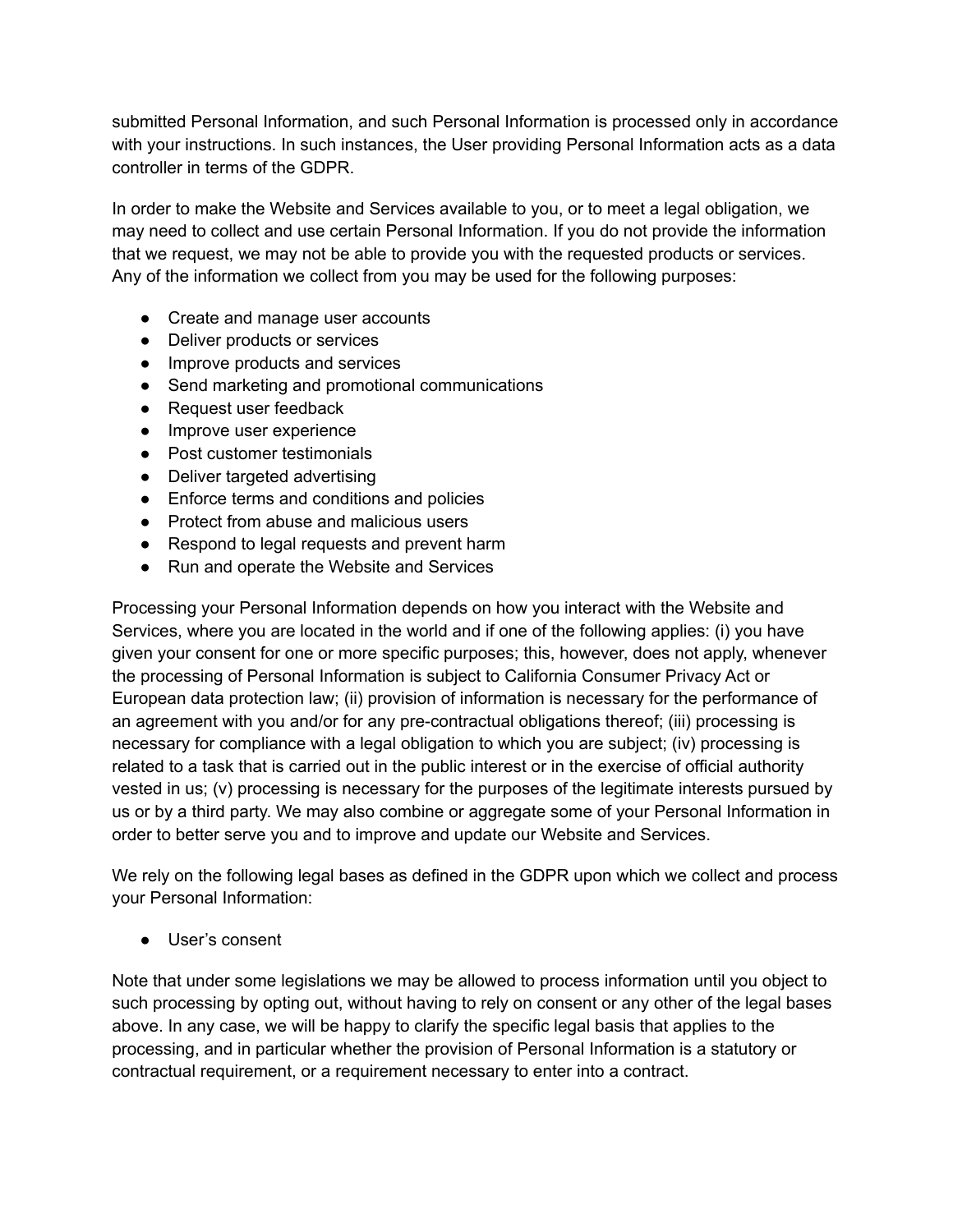#### **Payment processing**

In case of Services requiring payment, you may need to provide your credit card details or other payment account information, which will be used solely for processing payments. We use third-party payment processors ("Payment Processors") to assist us in processing your payment information securely.

Payment Processors adhere to the latest security standards as managed by the PCI Security Standards Council, which is a joint effort of brands like Visa, MasterCard, American Express and Discover. Sensitive and private data exchange happens over a SSL secured communication channel and is encrypted and protected with digital signatures, and the Website and Services are also in compliance with strict vulnerability standards in order to create as secure of an environment as possible for Users. We will share payment data with the Payment Processors only to the extent necessary for the purposes of processing your payments, refunding such payments, and dealing with complaints and queries related to such payments and refunds.

Please note that the Payment Processors may collect some Personal Information from you, which allows them to process your payments (e.g., your email address, address, credit card details, and bank account number) and handle all the steps in the payment process through their systems, including data collection and data processing. The Payment Processors' use of your Personal Information is governed by their respective privacy policies which may or may not contain privacy protections as protective as this Policy. We suggest that you review their respective privacy policies.

# **Managing information**

You are able to delete certain Personal Information we have about you. The Personal Information you can delete may change as the Website and Services change. When you delete Personal Information, however, we may maintain a copy of the unrevised Personal Information in our records for the duration necessary to comply with our obligations to our affiliates and partners, and for the purposes described below. If you would like to delete your Personal Information or permanently delete your account, you can do so on the settings page of your account on the Website.

# **Disclosure of information**

Depending on the requested Services or as necessary to complete any transaction or provide any Service you have requested, we may share your information with our trusted subsidiaries and joint venture partners, affiliates, contracted companies, and service providers (collectively, "Service Providers") we rely upon to assist in the operation of the Website and Services available to you and whose privacy policies are consistent with ours or who agree to abide by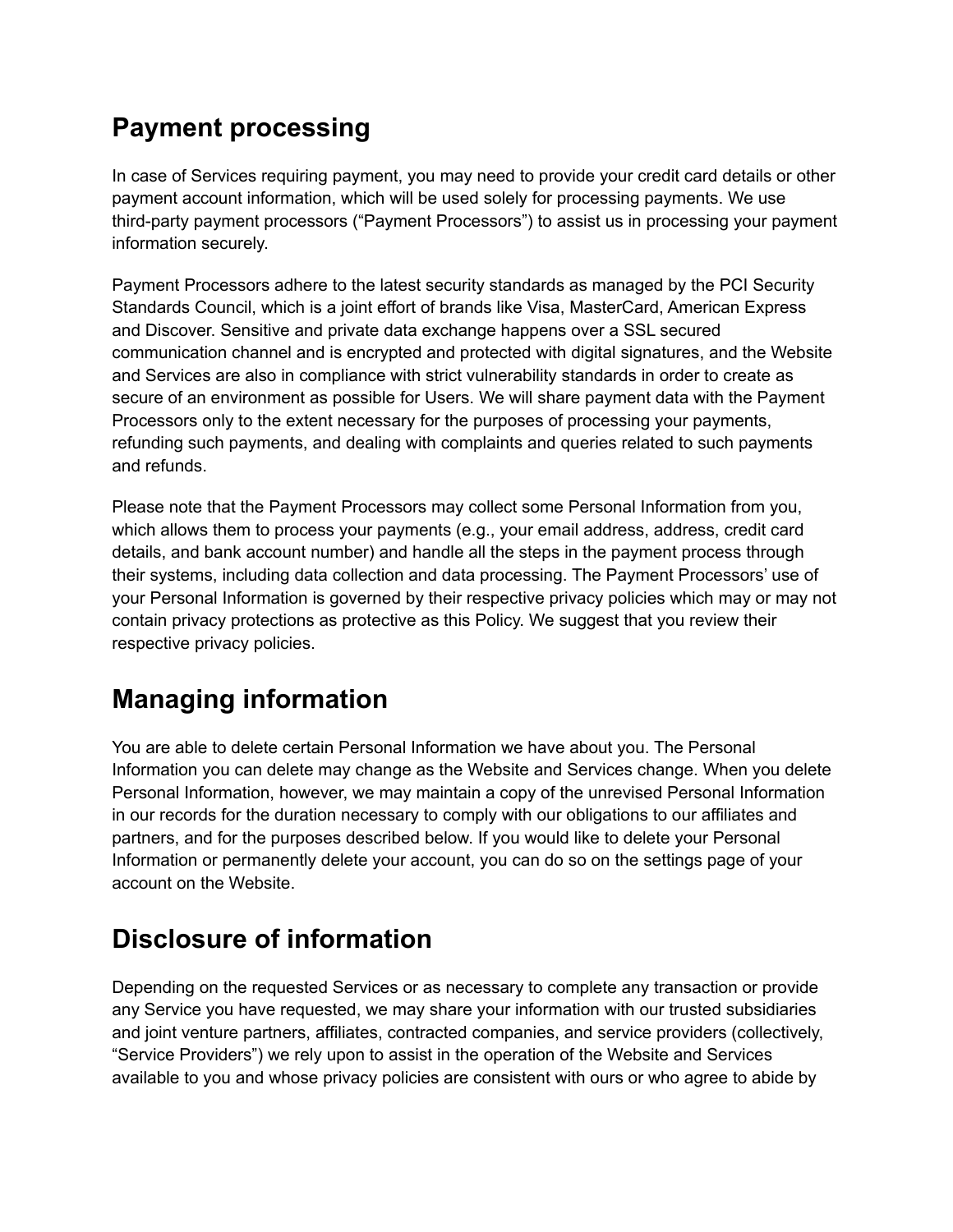our policies with respect to Personal Information. We will not share any personally identifiable information with third parties and will not share any information with unaffiliated third parties.

Service Providers are not authorized to use or disclose your information except as necessary to perform services on our behalf or comply with legal requirements. Service Providers are given the information they need only in order to perform their designated functions, and we do not authorize them to use or disclose any of the provided information for their own marketing or other purposes.

We may also disclose any Personal Information we collect, use or receive if required or permitted by law, such as to comply with a subpoena or similar legal process, and when we believe in good faith that disclosure is necessary to protect our rights, protect your safety or the safety of others, investigate fraud, or respond to a government request.

In the event we go through a business transition, such as a merger or acquisition by another company, or sale of all or a portion of its assets, your user account, and your Personal Information will likely be among the assets transferred.

#### **Retention of information**

We will retain and use your Personal Information for the period necessary to comply with our legal obligations, as long as your user account remains active, to enforce our agreements, resolve disputes, and unless a longer retention period is required or permitted by law.

We may use any aggregated data derived from or incorporating your Personal Information after you update or delete it, but not in a manner that would identify you personally. Once the retention period expires, Personal Information shall be deleted. Therefore, the right to access, the right to erasure, the right to rectification, and the right to data portability cannot be enforced after the expiration of the retention period.

#### **Transfer of information**

Depending on your location, data transfers may involve transferring and storing your information in a country other than your own. However, this will not include countries outside the European Union and European Economic Area. If any such transfer takes place, you can find out more by checking the relevant sections of this Policy or inquire with us using the information provided in the contact section.

#### **Data protection rights under the GDPR**

If you are a resident of the European Economic Area ("EEA"), you have certain data protection rights and we aim to take reasonable steps to allow you to correct, amend, delete, or limit the use of your Personal Information. If you wish to be informed what Personal Information we hold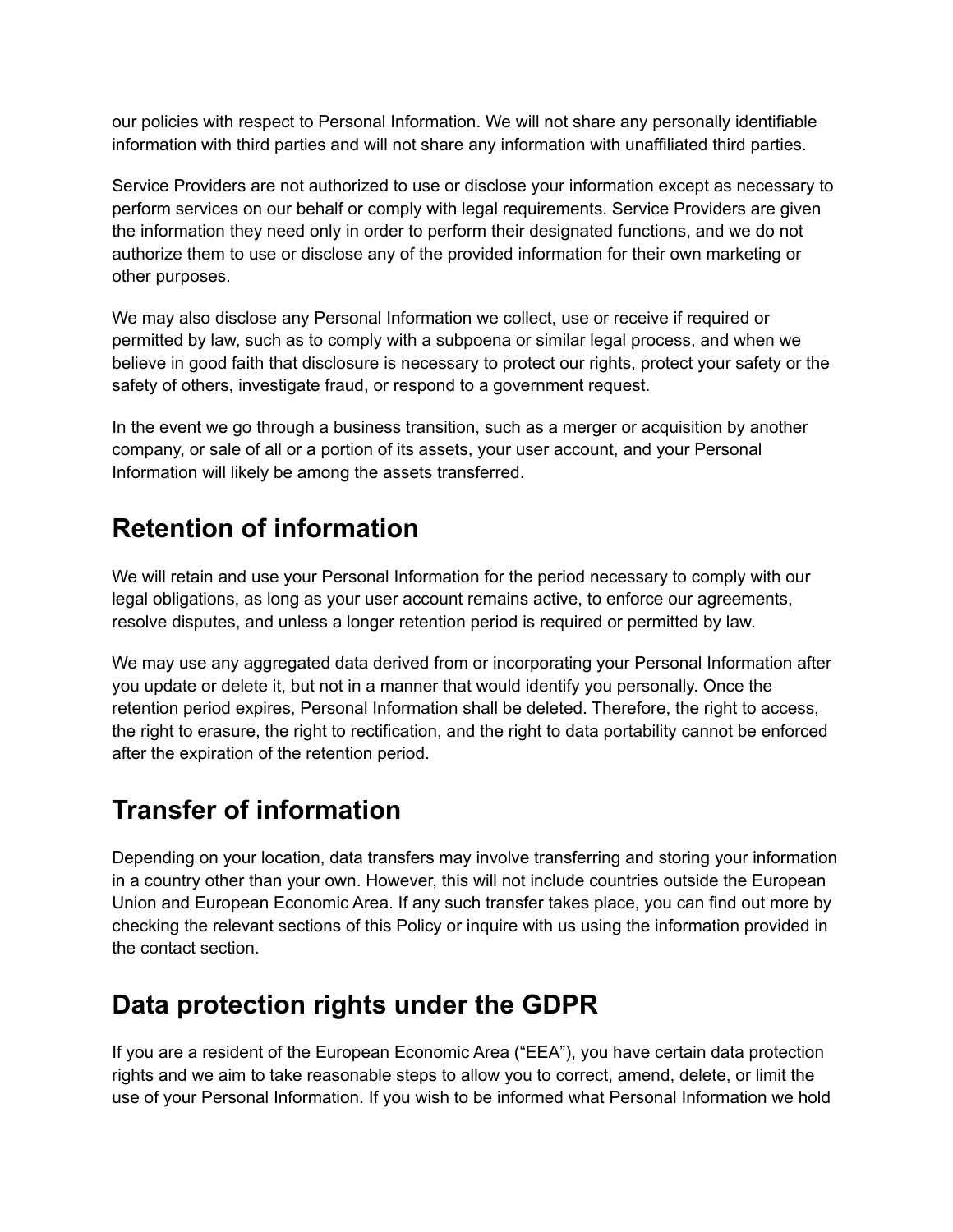about you and if you want it to be removed from our systems, please contact us. In certain circumstances, you have the following data protection rights:

(i) You have the right to withdraw consent where you have previously given your consent to the processing of your Personal Information. To the extent that the legal basis for our processing of your Personal Information is consent, you have the right to withdraw that consent at any time. Withdrawal will not affect the lawfulness of processing before the withdrawal.

(ii) You have the right to learn if your Personal Information is being processed by us, obtain disclosure regarding certain aspects of the processing, and obtain a copy of your Personal Information undergoing processing.

(iii) You have the right to verify the accuracy of your information and ask for it to be updated or corrected. You also have the right to request us to complete the Personal Information you believe is incomplete.

(iv) You have the right to object to the processing of your information if the processing is carried out on a legal basis other than consent. Where Personal Information is processed for the public interest, in the exercise of an official authority vested in us, or for the purposes of the legitimate interests pursued by us, you may object to such processing by providing a ground related to your particular situation to justify the objection. You must know that, however, should your Personal Information be processed for direct marketing purposes, you can object to that processing at any time without providing any justification. To learn whether we are processing Personal Information for direct marketing purposes, you may refer to the relevant sections of this Policy.

(v) You have the right, under certain circumstances, to restrict the processing of your Personal Information. These circumstances include: the accuracy of your Personal Information is contested by you and we must verify its accuracy; the processing is unlawful, but you oppose the erasure of your Personal Information and request the restriction of its use instead; we no longer need your Personal Information for the purposes of processing, but you require it to establish, exercise or defend your legal claims; you have objected to processing pending the verification of whether our legitimate grounds override your legitimate grounds. Where processing has been restricted, such Personal Information will be marked accordingly and, with the exception of storage, will be processed only with your consent or for the establishment, to exercise or defense of legal claims, for the protection of the rights of another natural, or legal person or for reasons of important public interest.

(vi) You have the right, under certain circumstances, to obtain the erasure of your Personal Information from us. These circumstances include: the Personal Information is no longer necessary in relation to the purposes for which it was collected or otherwise processed; you withdraw consent to consent-based processing; you object to the processing under certain rules of applicable data protection law; the processing is for direct marketing purposes; and the personal data have been unlawfully processed. However, there are exclusions of the right to erasure such as where processing is necessary: for exercising the right of freedom of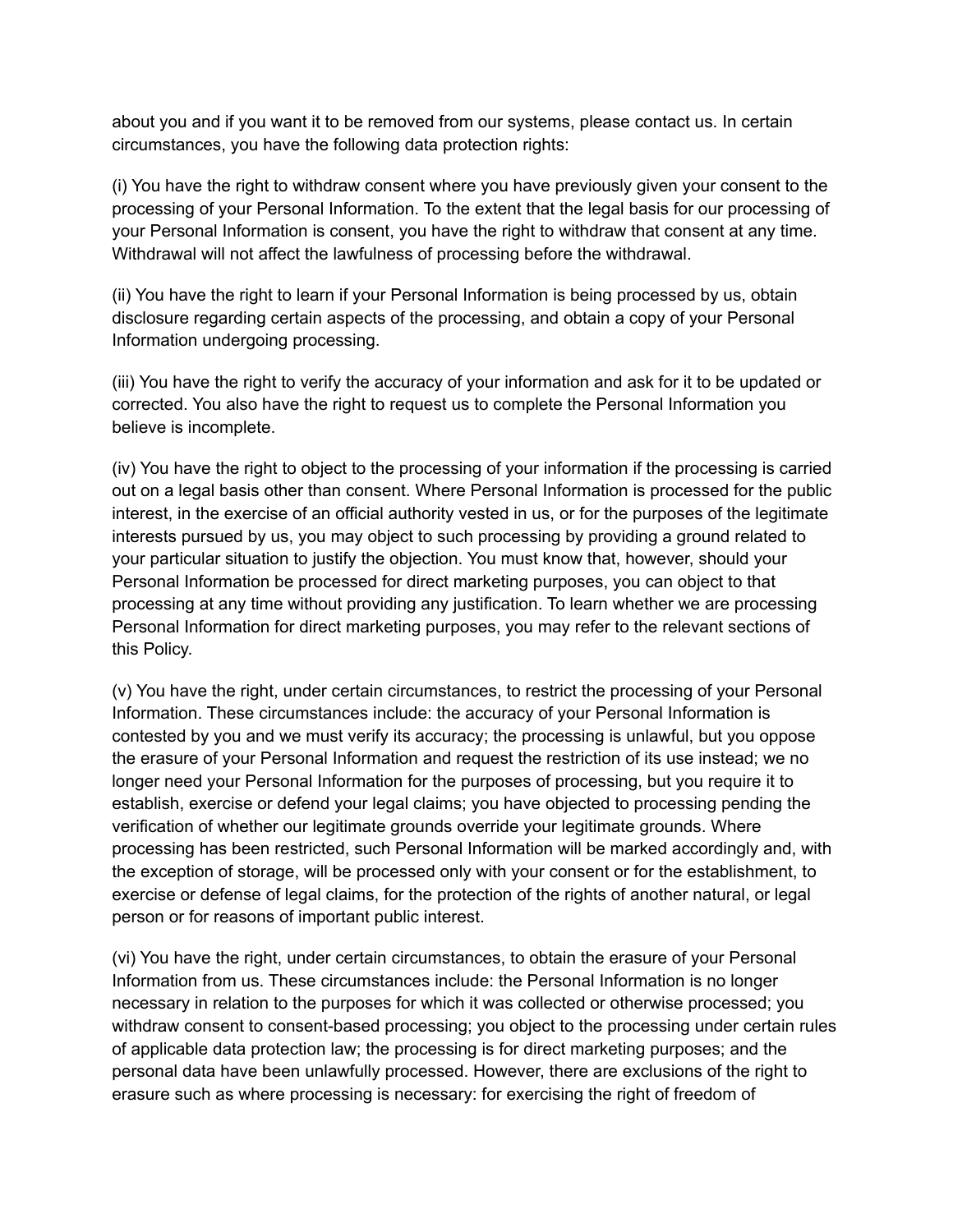expression and information; for compliance with a legal obligation; or for the establishment, to exercise or defense of legal claims.

(vii) You have the right to receive your Personal Information that you have provided to us in a structured, commonly used, and machine-readable format and, if technically feasible, to have it transmitted to another controller without any hindrance from us, provided that such transmission does not adversely affect the rights and freedoms of others.

(viii) You have the right to complain to a data protection authority about our collection and use of your Personal Information. If you are not satisfied with the outcome of your complaint directly with us, you have the right to lodge a complaint with your local data protection authority. For more information, please contact your local data protection authority in the EEA. This provision is applicable provided that your Personal Information is processed by automated means and that the processing is based on your consent, on a contract which you are part of, or on pre-contractual obligations thereof.

# **California privacy rights**

Consumers residing in California are afforded certain additional rights with respect to their Personal Information under the California Consumer Privacy Act ("CCPA"). If you are a California resident, this section applies to you.

In addition to the rights as explained in this Policy, California residents who provide Personal Information as defined in the statute to obtain Services for personal, family, or household use are entitled to request and obtain from us, once a calendar year, information about the categories and specific pieces of Personal Information we have collected and disclosed.

Furthermore, California residents have the right to request deletion of their Personal Information or opt-out of the sale of their Personal Information which may include selling, disclosing, or transferring Personal Information to another business or a third party for monetary or other valuable consideration. To do so, simply contact us. We will not discriminate against you if you exercise your rights under the CCPA.

#### **How to exercise your rights**

Any requests to exercise your rights can be directed to us through the contact details provided in this document. Please note that we may ask you to verify your identity before responding to such requests. Your request must provide sufficient information that allows us to verify that you are the person you are claiming to be or that you are the authorized representative of such person. If we receive your request from an authorized representative, we may request evidence that you have provided such an authorized representative with power of attorney or that the authorized representative otherwise has valid written authority to submit requests on your behalf.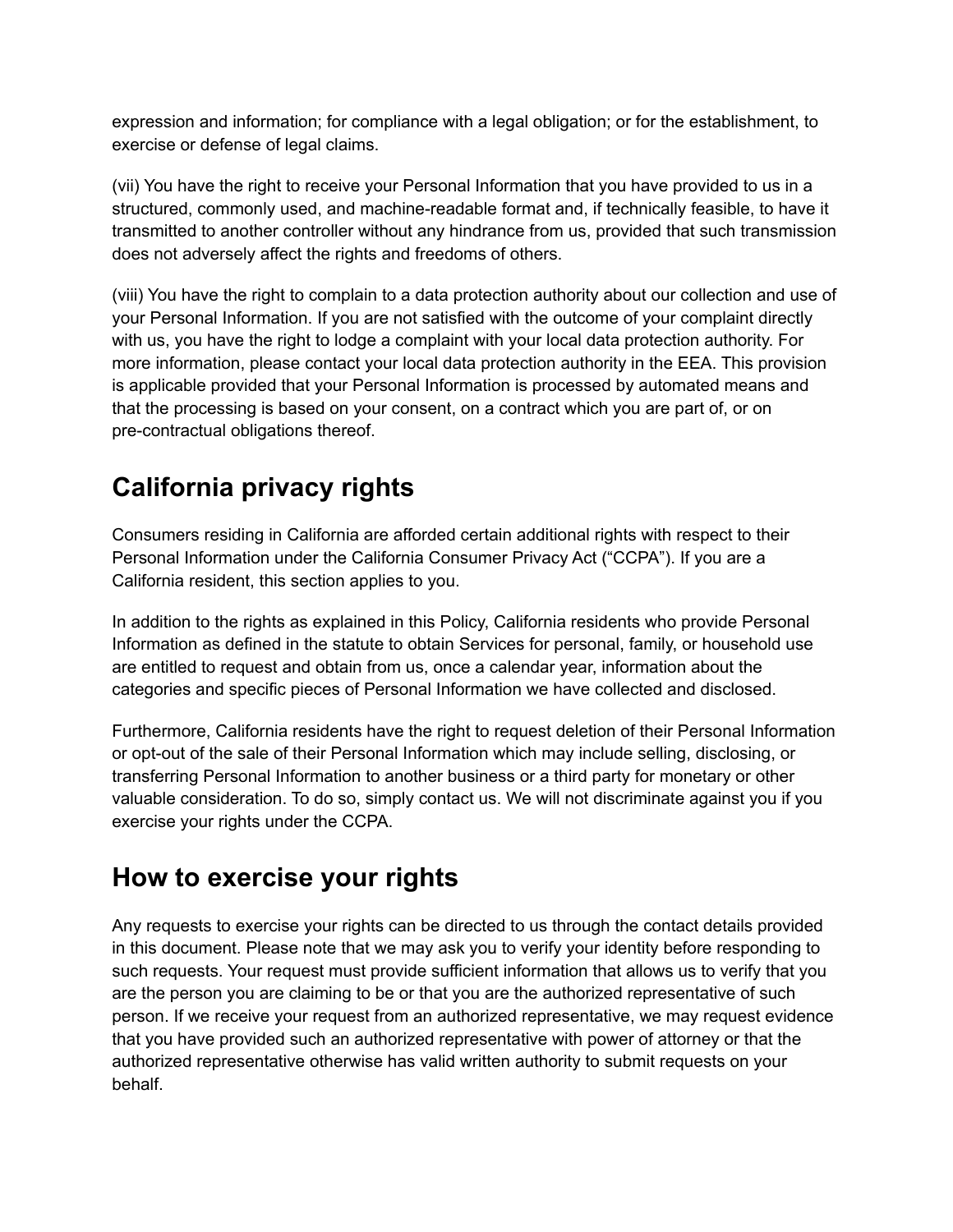You must include sufficient details to allow us to properly understand the request and respond to it. We cannot respond to your request or provide you with Personal Information unless we first verify your identity or authority to make such a request and confirm that the Personal Information relates to you.

#### **Cookies**

Our Website and Services use "cookies" to help personalize your online experience. A cookie is a text file that is placed on your hard disk by a web page server. Cookies cannot be used to run programs or deliver viruses to your computer. Cookies are uniquely assigned to you, and can only be read by a web server in the domain that issued the cookie to you. [Click](https://www.websitepolicies.com/blog/cookies) here to learn more about cookies and how they work.

We may use cookies to collect, store, and track information for security and personalization, and for statistical purposes. Please note that you have the ability to accept or decline cookies. Most web browsers automatically accept cookies by default, but you can modify your browser settings to decline cookies if you prefer.

#### **Data analytics**

Our Website and Services may use third-party analytics tools that use cookies, web beacons, or other similar information-gathering technologies to collect standard internet activity and usage information. The information gathered is used to compile statistical reports on User activity such as how often Users visit our Website and Services, what pages they visit and for how long, etc. We use the information obtained from these analytics tools to monitor the performance and improve our Website and Services.

# **Do Not Track signals**

Some browsers incorporate a Do Not Track feature that signals to websites you visit that you do not want to have your online activity tracked. Tracking is not the same as using or collecting information in connection with a website. For these purposes, tracking refers to collecting personally identifiable information from consumers who use or visit a website or online service as they move across different websites over time. How browsers communicate the Do Not Track signal is not yet uniform. As a result, the Website and Services are not yet set up to interpret or respond to Do Not Track signals communicated by your browser. Even so, as described in more detail throughout this Policy, we limit our use and collection of your Personal Information.

#### **Advertisements**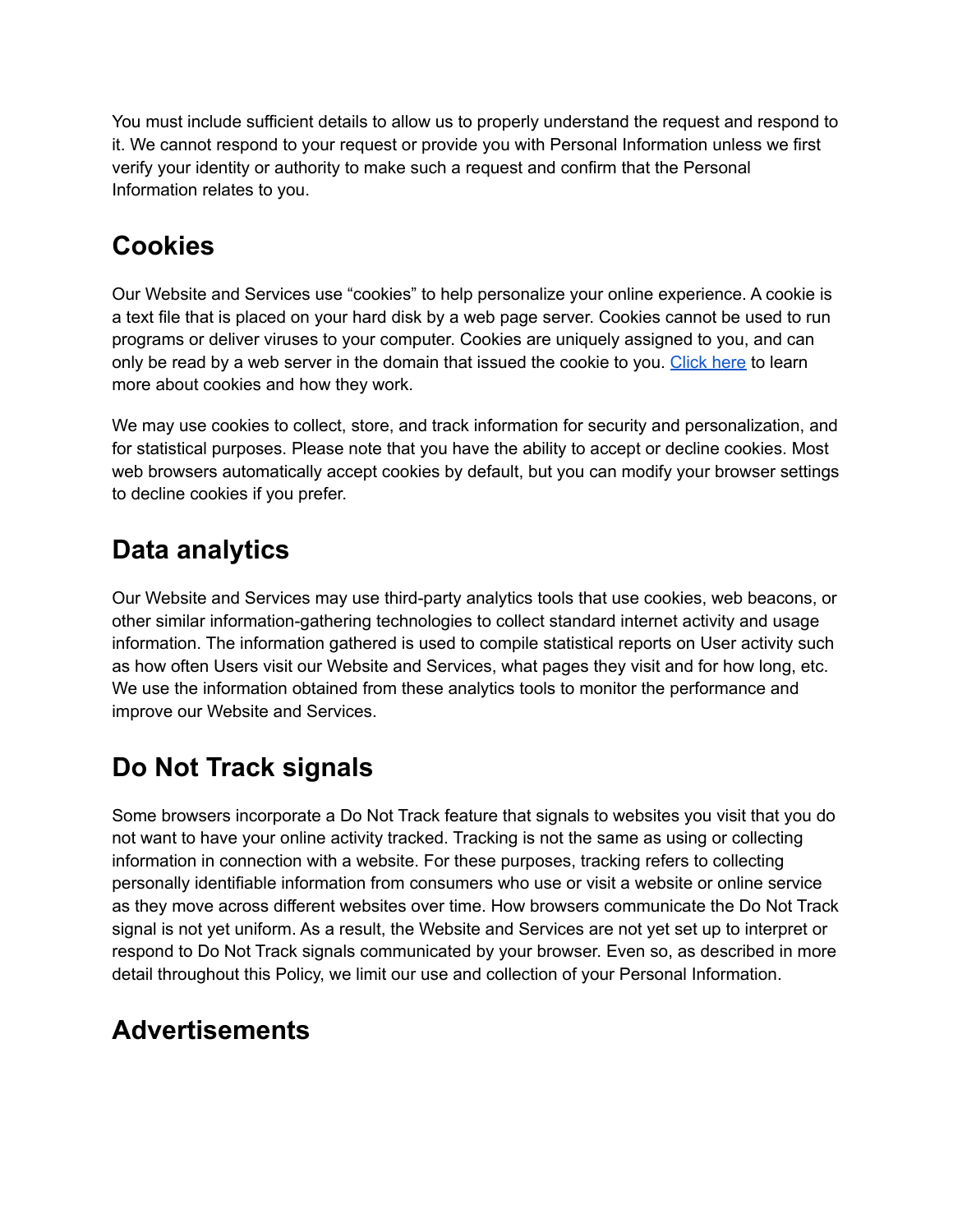We may permit certain third-party companies to help us tailor advertising that we think may be of interest to Users and to collect and use other data about User activities on the Website. These companies may deliver ads that might place cookies and otherwise track User behavior.

# **Email marketing**

We offer electronic newsletters to which you may voluntarily subscribe at any time. We are committed to keeping your e-mail address confidential and will not disclose your email address to any third parties except as allowed in the information use and processing section or for the purposes of utilizing a third-party provider to send such emails. We will maintain the information sent via e-mail in accordance with applicable laws and regulations.

In compliance with the CAN-SPAM Act, all e-mails sent from us will clearly state who the e-mail is from and provide clear information on how to contact the sender. You may choose to stop receiving our newsletter or marketing emails by following the unsubscribe instructions included in these emails or by contacting us. However, you will continue to receive essential transactional emails.

#### **Links to other resources**

The Website and Services contain links to other resources that are not owned or controlled by us. Please be aware that we are not responsible for the privacy practices of such other resources or third parties. We encourage you to be aware when you leave the Website and Services and to read the privacy statements of each and every resource that may collect Personal Information.

# **Information security**

We secure information you provide on computer servers in a controlled, secure environment, protected from unauthorized access, use, or disclosure. We maintain reasonable administrative, technical, and physical safeguards in an effort to protect against unauthorized access, use, modification, and disclosure of Personal Information in our control and custody. However, no data transmission over the Internet or wireless network can be guaranteed.

Therefore, while we strive to protect your Personal Information, you acknowledge that (i) there are security and privacy limitations of the Internet which are beyond our control; (ii) the security, integrity, and privacy of any and all information and data exchanged between you and the Website and Services cannot be guaranteed; and (iii) any such information and data may be viewed or tampered with in transit by a third party, despite best efforts.

As the security of Personal Information depends in part on the security of the device you use to communicate with us and the security you use to protect your credentials, please take appropriate measures to protect this information.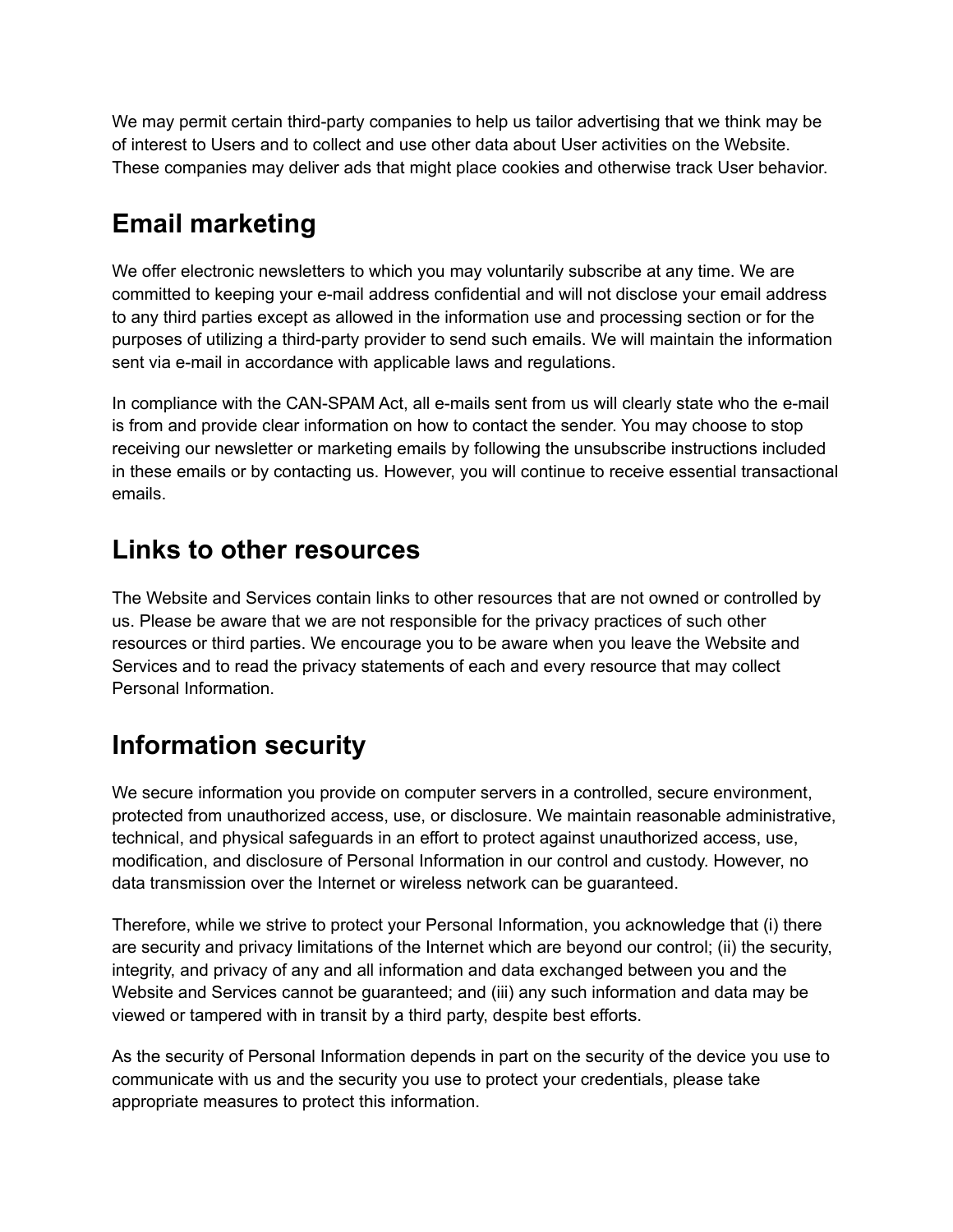#### **Data breach**

In the event we become aware that the security of the Website and Services has been compromised or Users' Personal Information has been disclosed to unrelated third parties as a result of external activity, including, but not limited to, security attacks or fraud, we reserve the right to take reasonably appropriate measures, including, but not limited to, investigation and reporting, as well as notification to and cooperation with law enforcement authorities. In the event of a data breach, we will make reasonable efforts to notify affected individuals if we believe that there is a reasonable risk of harm to the User as a result of the breach or if notice is otherwise required by law. When we do, we will send you an email.

#### **Changes and amendments**

We reserve the right to modify this Policy or its terms related to the Website and Services at any time at our discretion. When we do, we will revise the updated date at the bottom of this page. We may also provide notice to you in other ways at our discretion, such as through the contact information you have provided.

An updated version of this Policy will be effective immediately upon the posting of the revised Policy unless otherwise specified. Your continued use of the Website and Services after the effective date of the revised Policy (or such other act specified at that time) will constitute your consent to those changes. However, we will not, without your consent, use your Personal Information in a manner materially different than what was stated at the time your Personal Information was collected.

# **Acceptance of this policy**

You acknowledge that you have read this Policy and agree to all its terms and conditions. By accessing and using the Website and Services and submitting your information you agree to be bound by this Policy. If you do not agree to abide by the terms of this Policy, you are not authorized to access or use the Website and Services.

# **Contacting us**

If you have any questions, concerns, or complaints regarding this Policy, the information we hold about you, or if you wish to exercise your rights, we encourage you to contact us using the details below:

#### info@shopceed.com

We will attempt to resolve complaints and disputes and make every reasonable effort to honor your wish to exercise your rights as quickly as possible and in any event, within the timescales provided by applicable data protection laws.